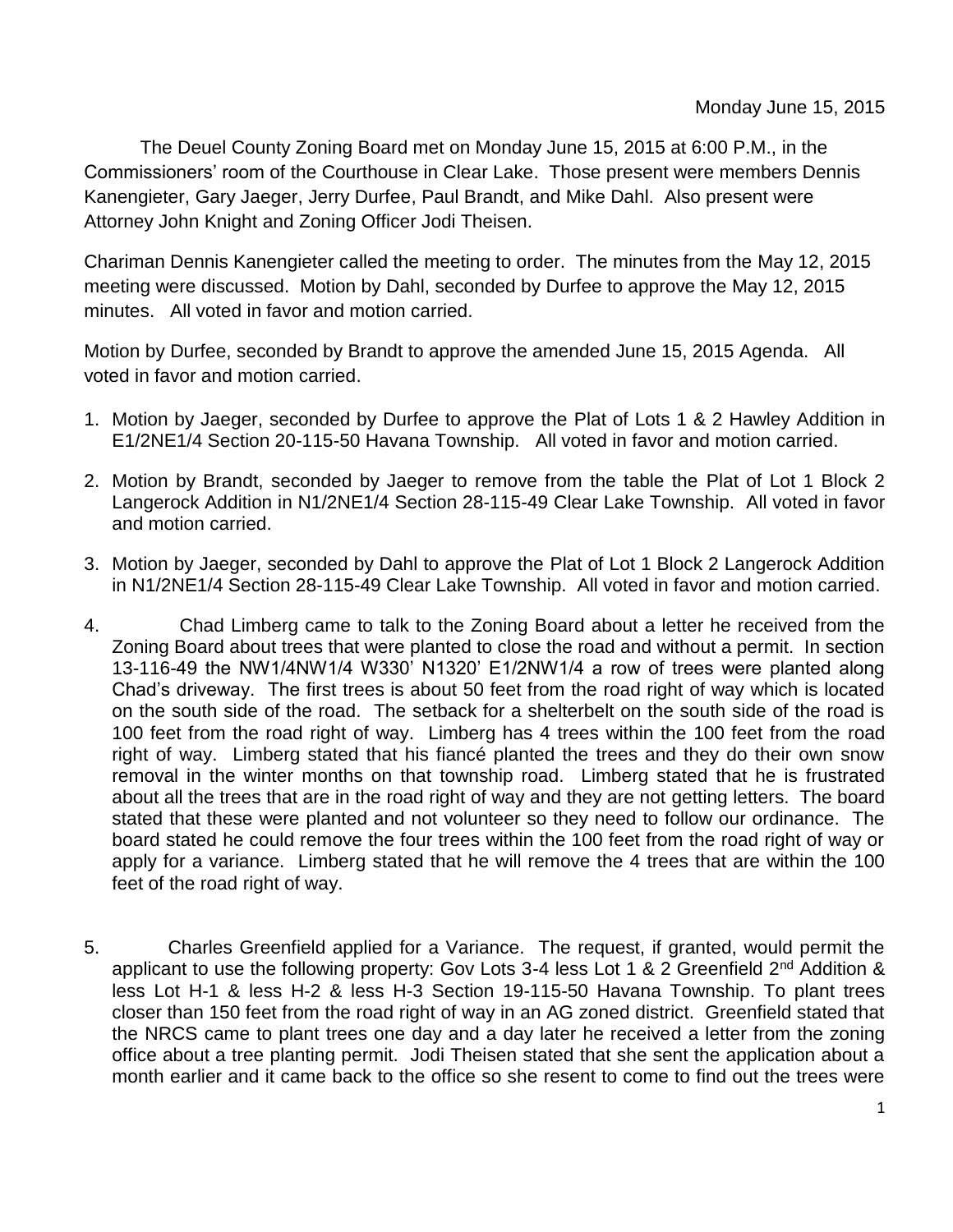already planted. Greenfield stated that the four rows of trees start about 43 feet from the fence line which is the road right of way. The road right of way is diagonal with the interstate on ramp which make that road right of way 75 feet. Greenfield stated that is older shelterbelt is closer than 43 feet and it doesn't cause a snow problem. Motion by Durfee, seconded by Brandt to grant a Variance to plant four rows of trees going north 50 feet from the road right of way in Gov Lots 3-4 less Lot 1 & 2 Greenfield 2<sup>nd</sup> Addition & less Lot H-1 & less H-2 & less H-3 Section 19-115-50 Havana Township. The findings for this variance are that there are trees located to the north that are closer to the road right of way. Also these tress will not create a snow problem or visual obstruction and that is a wider road right of way. All voted in favor and motion carried.

- 6. Paul Christianson applied for a Variance. The request, if granted, would permit the applicant to use the following property: Lots 49-50-51 Shady Beach Addition in Gov Lot 7 in SE1/4 & OL A Section 4-114-47 Norden Township, Lake Cochrane. To replace a deck within 50 feet from the high water mark in an LP zoned district. Christianson stated that his deck was unsafe so he removed the old deck and built a new deck in 2012 without a permit. Christianson stated that he didn't go any closer to the high water mark than what the original deck was he didn't replace the steps going toward the water. The new deck that he built is narrower. The new deck is about 10 feet from the high water mark. Motion by Brandt, seconded by Dahl grant a to a Variance to repair the existing deck that is within 50 feet from the high water mark on Lots 49-50-51 Shady Beach Addition in Gov Lot 7 in SE1/4 & OL A Section 4-114-47 Norden Township, Lake Cochrane. All voted in favor and motion carried.
- 7. Steve & Lori Sisk applied for a Variance & Special Exception. The request, if granted, would permit the applicant to use the following property: Lots 30-31-32 Severson Bay in Gov Lot 5 in NE1/4 Section 5-114-47 Norden Township, Lake Cochrane. To remove a deck within 50 feet from the high water mark and replace with patio and to alter the shoreline within 30 feet from the high water mark in a LP zoned district. Sisk stated that he would like to remove the old deck that is not safe and to build a retaining wall with a patio in it is place. He also would like to replace the rock along the shoreline and to remove one tree that is near the deck that is within 50 feet from the high water mark. The board asked Sisk if his house is tiled and Sisk stated that there is tile all around his house. Motion by Brandt, seconded by Jaeger grant a to a Variance and a Special Exception for approval for the plan provided to the zoning board for the retaining walls, patios, and the rock shoreline stabilization within 35 feet from the high water mark. For the removal deck and and the tree below the it leaving the roots and to replace it with a new tree and to use a silt fence during construction on Lots 30- 31-32 Severson Bay in Gov Lot 5 in NE1/4 Section 5-114-47 Norden Township, Lake Cochrane. Brandt, Jaeger, Dahhl, and Kanengieter voted in favor and motion carried. Durfee abstained from voting because of conflicting interest.
- 8. Jon Gorder applied for a Variance. The request, if granted, would permit the applicant to use the following property: Lot H in Replat of Lots D-E (Replat lot C) Hillcrest in Gov Lot 6 in NE1/4 Section 4-114-47 Norden Township, Lake Cochrane. To build an addition to existing garage within 30 feet from the road right of way in a LP zoned district. Gorder stated that he would like to add on another stall to his existing garage that is about forty feet from the edge of the road and approximately 17 feet from the side property line. The board determined that Gorder would not need a variance to build his addition to his existing garage just a building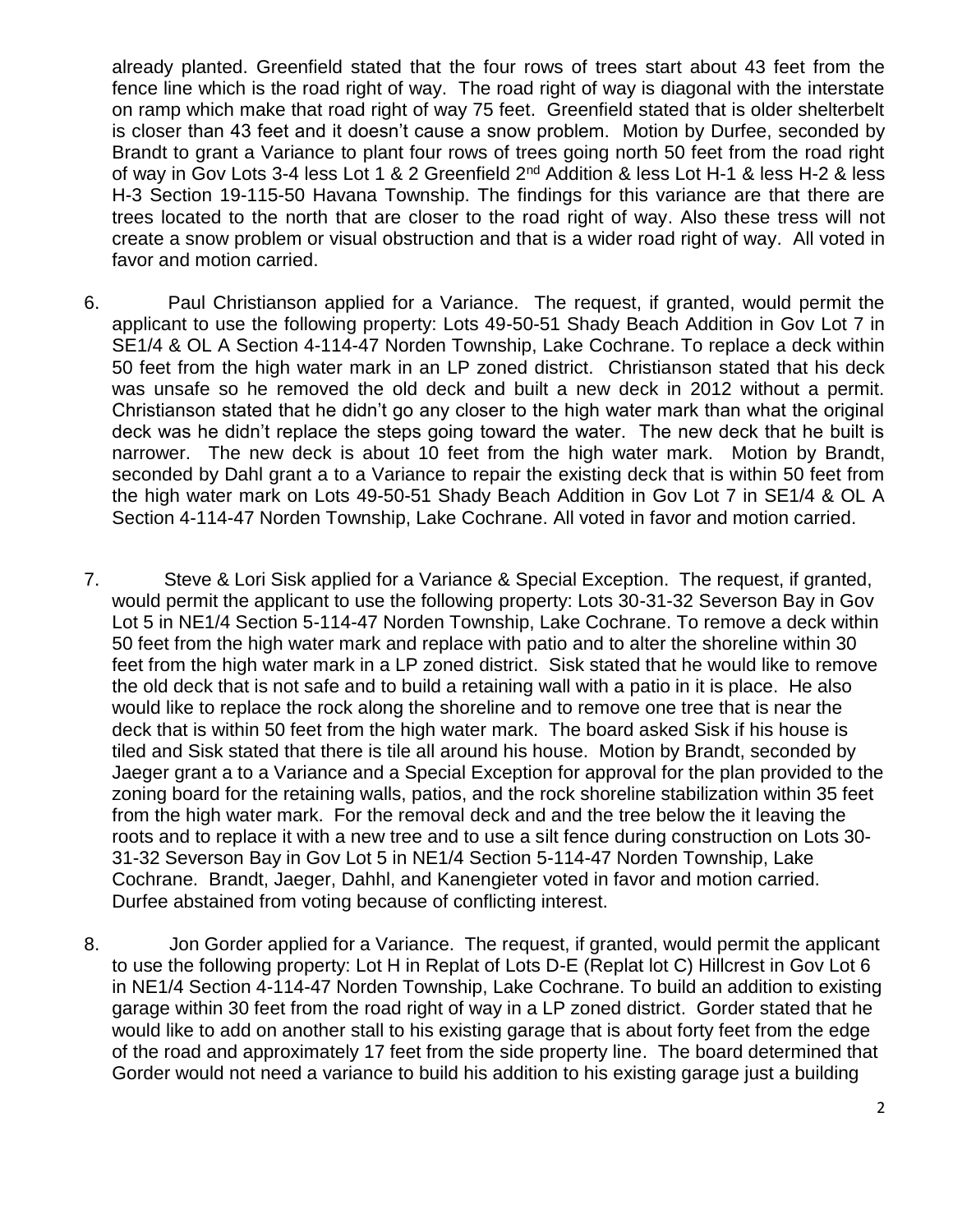permit because he is within is setbacks.

- 9. Karen Kockelman applied for a Variance & Special Exception. The request, if granted, would permit the applicant to use the following property: Lots 34 Bostic Beach in Gov Lot 3 in NW1/4 Section 4-114-47 Norden Township, Lake Cochrane. To move in a storage shed within 30 feet from the road right of way in a LP zoned district. Kockelman stated the moved in shed is built at Milbank and that she didn't know that they need a building permit or a special exception permit. The shed is 26 feet from the edge of the road and 7 feet from the property line. Motion by Brandt, seconded by Durfee grant a Variance and a Special Exception to move in 12' x 16' storage shed that is 26 feet from the edge of the road and 7 feet from the side property line located on Lot 34 Bostic Beach in Gov Lot 3 in NW1/4 Section 4-114-47 Norden Township, Lake Cochrane. All voted in favor and motion carried.
- 10. Todd Lacek applied for a Variance. The request, if granted, would permit the applicant to use the following property: Lots 2-2A Izaak Walton Addition in OL A in Gov Lot 10 in Section 4-114-47 Norden Township, Lake Cochrane. To build a deck within 50 feet from the high water mark in a LP zoned district. Lacek stated that he removed his deck last year and added and addition on to his home that was outside the 50 feet from the high water mark. Lacek stated that he would like to build a deck on the house addition that would be 16 feet wide. The new deck would be approximately 32 feet from the high water mark. Motion by Brandt, seconded by Dahl grant a to a Variance to build a deck within 32 feet from the high water mark on Lots 2-2A Izaak Walton Addition in OL A in Gov Lot 10 in Section 4-114-47 Norden Township, Lake Cochrane. All voted in favor and motion carried. The findings for this variance is that the elevation of these lots are very high from the lake and there are trees in between the deck and the high watermark.
	- 11. Jogchum Andringa (WildRose Dairy) applied for a Variance. The request, if granted, would permit the applicant to use the following property: Gov Lot 1 & SE1/4NE1/4 Section 2-113-49 Blom Township. To move in a mobile home and to have more than one mobile home on this property in an AG zoned district. Andringa stated that he would like to move another mobile home for his workers to live in with their families. Andringa provided permission letter from four out of the five adjoining property land owners. On the property legal of Gov Lot 1 & SE1/4NE1/4 Section 2-113-49 Blom Township there is the dairy and a double wide that Jogchum and his family lives in and a 1988 single wide mobile home that his workers live in. Motion by Dahl, seconded by Durfee grant a to a Variance to allow Jochum Andringa to move in a single family residence mobile home on a lot less than 3 acres. To have a separate access to that mobile home and to keep this access or driveway 100 feet apart from the other mobile homes driveway on Gov Lot 1 & SE1/4NE1/4 Section 2-113-49 Blom Township. A roll call vote Durfee- yes, Brandt- yes, Dahl-yes, Jaeger-no, and Kanengieter-yes and motion carried.
	- 12. Shannon Larson for a Special Exception Permit. The request, if granted, would permit the applicant to use the following property: Lot 6 Lake Alice Shores in SW1/4 in 7-116-48 Altamont Township. To operate a private campground in a Lake Park District. Larson stated that he would like to place one camper on his lot at Lake Alice for three years then his lot would be paid off. Then they would look at build a house on the lot. Durfee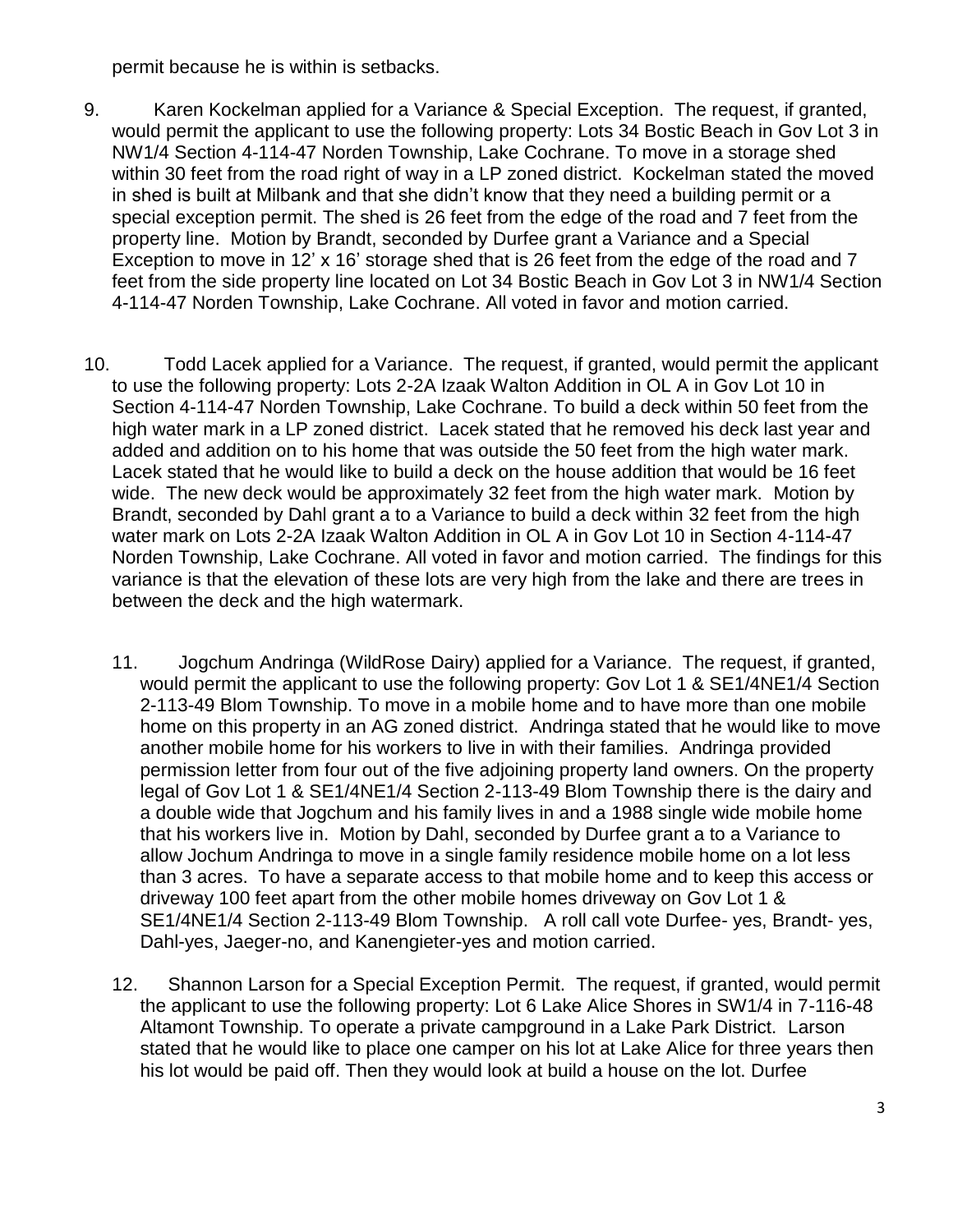questioned about his septic and if it is state approved. Larson stated he has a sealed holding tank on his lot and Dave Pederson who is state certified did the installing. His camper is 139 feet from the high water mark and 19 feet from his side property line. Jon Henslin which owns a lot and house on Lake Alice stated that they are worried that allowing private parks will lower his property value. He read an article that stated that values would lower his value about 20,000 to 50,000. Also he stated that the tax base is different and a person with a house pays about 4.5 time more than a person with a RV. He recommend that the application for a special exception for a private park be denied.

Nancy Henslin provided a copy of a letter from some local contractors that stated at they would not benefit from allowing private parks because of the business that would be loss from them not building homes on these lots. Henslin all stated that there was a amendment of the convent going around and it would have allowed a lot more RV's on these lots and some of the property owners were not in agreement of the amendment. Nancy Henslin recommend that the application for a special exception for a private park be denied.

Jodi Theisen the Deuel County Zoning Officer provided the board with a letter from Rebecca Lundy and Scott Gordon who own a lot and a modular home on Lake Alice. This letter stated that they showed concerns and they are not in agreement of the special exception for the private park.

Brandt stated that the special exception application and hearing is for this reason for the public and the property owners the right to state their feelings and concerns about these topics.

Joe & Tristin Bothun stated that they own the lot and house next to David Haas and they came to the meeting to hear the concerns and the board's decision. They have been putting some money into their house so they were concerned if they need to keep investing or not at all. Tristin had some concerns about the placement of the campers from the high water mark so they wouldn't obstruct the view. The board stated that in the Lake Park District the set back from high water with any structures is 50 feet and 10 feet from the side lot.

Motion by Brandt, seconded by Dahl to grant the Special Exception to permit a private campground on Lot 6 Lake Alice Shores in SW1/4 in 7-116-48 Altamont Township. Only one camper can be placed on the lot in the spring and must be removed in the fall. Larson's must follow the requirements of State of South Dakota DENR for a sanitary system. Must have a letter from Dave Pederson stating that the sanitary system is up to state codes. The camper must follow the set back ordinance stated in the Lake Park District Ordinance. The Special Exception permit is nontransferable and the applicant has to reapply in two years which is the year 2017. Roll call vote Kanengieter - yes, Dahl-yes, Brandt-yes, Durfee-yes, and Jaeger-yes and motion carried. The findings for this special exception are that the campers are general compatibility to the lake park district and the camper do not have an adverse effect to the general public.

13. David Haas for a Special Exception Permit. The request, if granted, would permit the applicant to use the following property: Lots 7 & 8 Lake Alice Shores in SW1/4 in 7-116-48